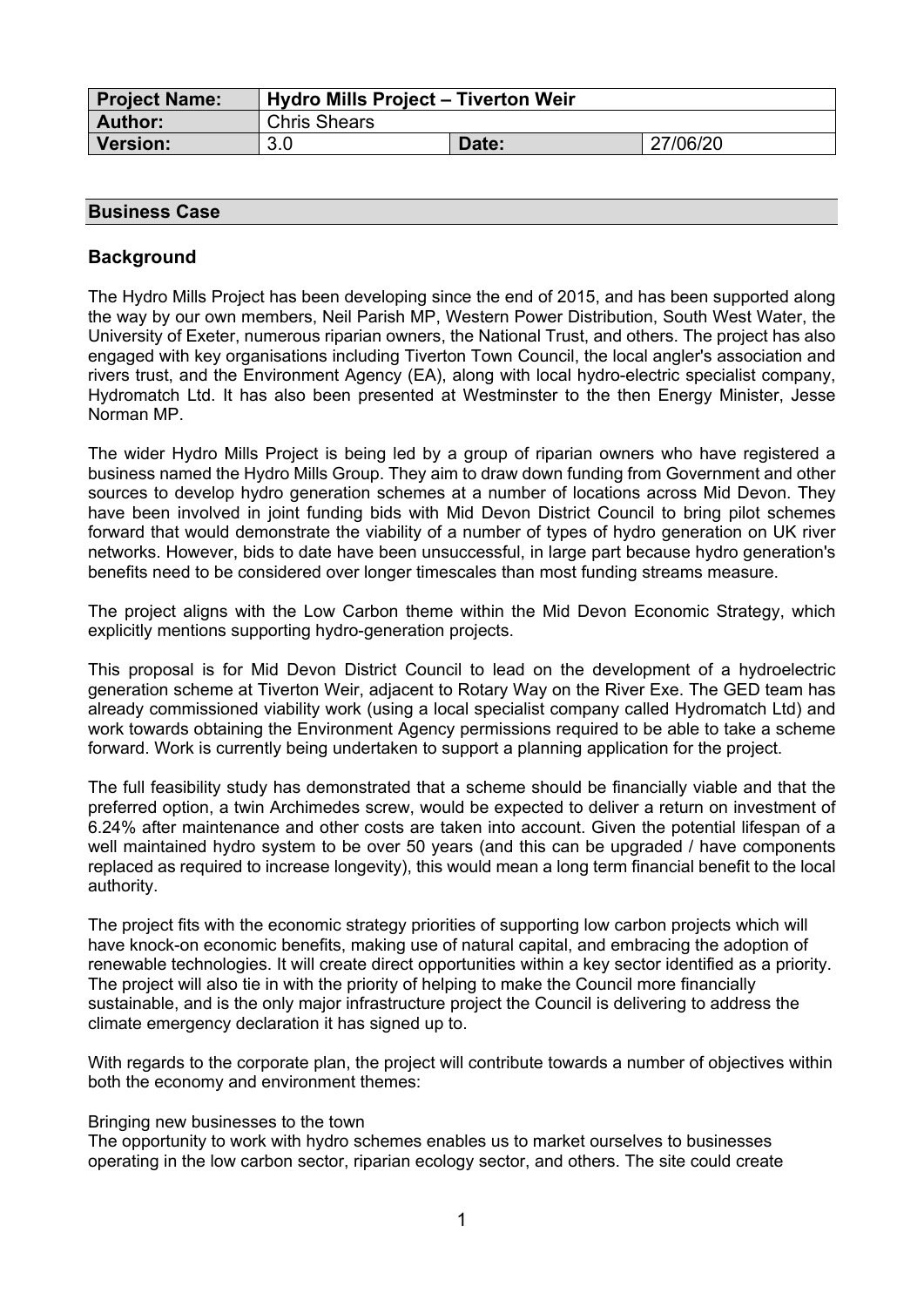further business opportunities by allowing companies to use river monitoring equipment from the structure, granting access to our fish pools and any river data the scheme can provide.

#### Improving and regenerating our town centres

The scheme will put a focus upon the river running through the heart of Tiverton. The town has always turned its back on the river due to flooding issues, but this will create a strong focal point, and help to attract more people to Rotary Way. This also opens up the potential to have more activities taking place for Tiverton along Rotary Way, such as temporary market stalls.

#### Growing the tourism sector

There is a strong market for eco-tourism, and the scheme will create the perfect opportunity to bring these tourists to the town. It will also provide an educational facility that could be visited by schools and other parties to learn more about the Town's heritage and historic relationship with the river. This would only serve to enhance Tiverton's reputation, particularly in the minds of young people.

#### Reducing our carbon footprint

This project would effectively make Mid Devon District Council the first Council offices in the UK (though not the first public sector building) to be powered entirely through locally generated renewable energy. The sale of any additional energy to other sites, such as Premier Inn, could be used to offset part of the carbon footprint of our waste and recycling centre, moving us towards becoming the first zero carbon local authority in the UK.

#### Protecting the natural environment

The project will greatly enhance the existing fish pass on Tiverton weir and will create a number of ecological improvements as part of its development. It will also create opportunities to trial schemes to enable species of invertebrates to be reintroduced to the river, helping to sustain fish and other elements of the river ecosystem.

#### **Benefits**

The project will generate a saving in energy to the local authority, which currently spends just under £50,000 on energy per annum. The hydro generation scheme could provide as much as £63,000 worth of electricity per annum, and most of this could offset the energy bill at Phoenix House and would be complimentary to our existing solar PV array. We would still need to keep our grid connection because there will be times when neither system is providing enough to fully cover the energy use of the building, but it is highly likely that we would have a negligible grid requirement. Given the upward trajectory of fuel prices, it is highly likely that over time the financial value of this saving would increase. We can also explore the opportunity to supply energy to other sites or to put other community focused measures in place which could use excess energy generated through the hydro scheme.

If Mid Devon District Council were to take forward a scheme at Tiverton Weir, it could act as a catalyst for drawing down funding to bring forward further schemes, and would help to deliver a range of other benefits and opportunities as part of a wider project: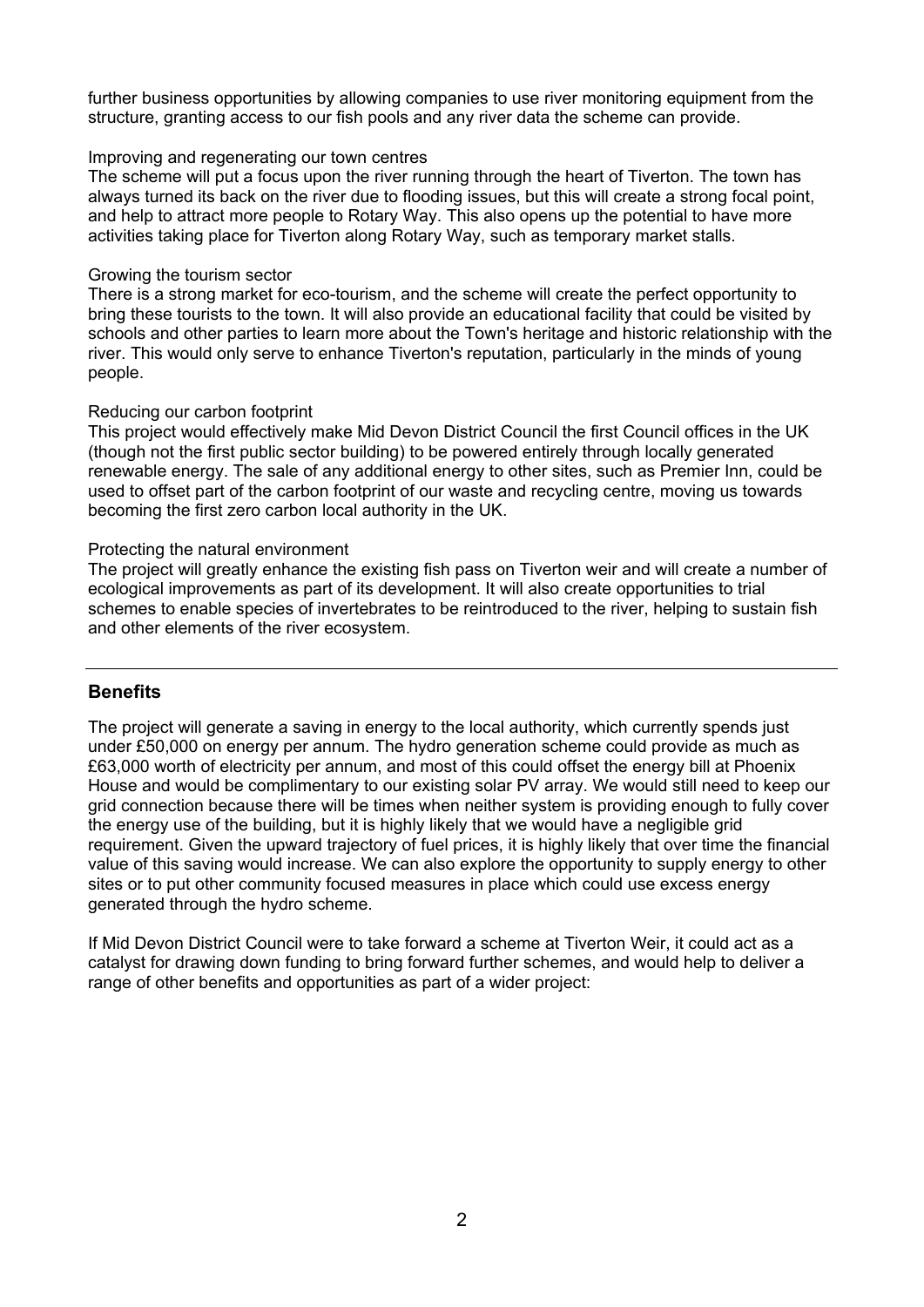| <b>Revitalising Rural</b><br>Communities                                                                                                                                                                                      | <b>Hydro Energy</b>                                                                                                                                                                                                                                             | <b>Integrated River</b><br>Catchment<br>Management                                                                                                                                                                                                                                                                                                 | <b>Green Economy</b>                                                                                                                                                                                                                                                                                                                                                                            | Technological<br>Innovation                                                                                                                                                                                                                                                                                                                                                                                                                    |
|-------------------------------------------------------------------------------------------------------------------------------------------------------------------------------------------------------------------------------|-----------------------------------------------------------------------------------------------------------------------------------------------------------------------------------------------------------------------------------------------------------------|----------------------------------------------------------------------------------------------------------------------------------------------------------------------------------------------------------------------------------------------------------------------------------------------------------------------------------------------------|-------------------------------------------------------------------------------------------------------------------------------------------------------------------------------------------------------------------------------------------------------------------------------------------------------------------------------------------------------------------------------------------------|------------------------------------------------------------------------------------------------------------------------------------------------------------------------------------------------------------------------------------------------------------------------------------------------------------------------------------------------------------------------------------------------------------------------------------------------|
| Heritage &<br>Restoration<br>Community<br>Engagement<br>Inclusive<br>Collaboration<br>Leisure & Amenity<br>Value<br>Sense of Place<br>Hydrocitizenship<br>Perception &<br><b>Recognition of Hydro</b><br>Landscape<br>Tourism | Reliable<br>Secure<br>Durable<br><b>Efficient</b><br><b>Constant Electricity</b><br>Generation<br>Delivers Baseload<br>Demand<br>Scalable<br><b>Interconnected Local</b><br><b>Rural Energy</b><br><b>Networks</b><br>Improved Storage &<br><b>Distribution</b> | <b>Catchment Basin</b><br>Approach<br><b>Flood Risk Mitigation</b><br><b>Facilitate Sustainable</b><br>Development of the<br>Riverside<br>Leat & Water<br><b>Channel Restoration</b><br><b>Natural Flood</b><br>Management<br><b>Water Quality</b><br>Sub-Soil Run Off<br><b>Enhance Biodiversity</b><br><b>Improve Fish Stocks</b><br>& Migration | <b>River &amp; Mill</b><br>Regeneration<br>Development of<br>Environmental<br><b>Futures Sector</b><br><b>Creation of New</b><br><b>Rural Business Space</b><br><b>High Quality Inward</b><br>Investment<br>Opportunities<br><b>Movement Towards</b><br><b>Higher Skilled</b><br>Economy<br><b>Training &amp;</b><br>Apprenticeships<br>Public Sector-<br><b>Private Sector</b><br>Partnerships | <b>Academic &amp; Research</b><br>Partnerships<br>Innovative Hydro<br><b>Systems, Associated</b><br>Renewables & Energy<br><b>Storage Systems</b><br><b>Secure Rural Smart</b><br>Grids<br>Intelligent<br><b>Connection Systems</b><br>Sluice & Water<br><b>Diversion Solutions</b><br>Collection.<br><b>Communication &amp;</b><br><b>Analysis of Big Data</b><br>&Telemetry<br><b>Biodiversity Impact</b><br>Assessment<br><b>Monitoring</b> |
|                                                                                                                                                                                                                               |                                                                                                                                                                                                                                                                 |                                                                                                                                                                                                                                                                                                                                                    |                                                                                                                                                                                                                                                                                                                                                                                                 | <b>Measuring Scheme</b><br><b>Techniques &amp; Impact</b>                                                                                                                                                                                                                                                                                                                                                                                      |

The scheme could also consider the installation of lighting along Rotary Way (the riverside), which is currently unlit and is a potential health and safety hazard for pedestrians. It would be sensible to explore this opportunity to be implemented when work started on the scheme, as the electricity line from the scheme to Phoenix House could also serve the purpose of being utilised to connect lighting units to the system.

The project is going to deliver a hydroelectric generation system, a capital asset for the local authority which will generate approximately 536,000kWh per annum.

The housing unit for the electronics is being designed so that it can be used for visitors to learn about the system and the town's historic links with the River Exe.

It will also deliver improved fish passage and other general ecological improvements at Tiverton Weir.

Tangible benefits will be the value of the capital asset, and the energy savings to Phoenix House and potential income generated through any sale of excess energy through a PPA.

#### **Options**

What other approaches have been considered and why have they been rejected? Several options have been explored, both in terms of designs for the scheme and for financing the project. With regards to financing there are a number of options which have already been explored:

| <b>Funding Options</b> |                                                         |  |
|------------------------|---------------------------------------------------------|--|
| <b>ERDF Bid</b>        | A bid was made to the Low Carbon priority axis of ERDF  |  |
|                        | in the summer of 2017. However, this bid was            |  |
|                        | unsuccessful.                                           |  |
| Heritage Lottery       | An expression of interest was submitted to Heritage     |  |
|                        | Lottery in autumn of 2018. This bid covered all 3 sites |  |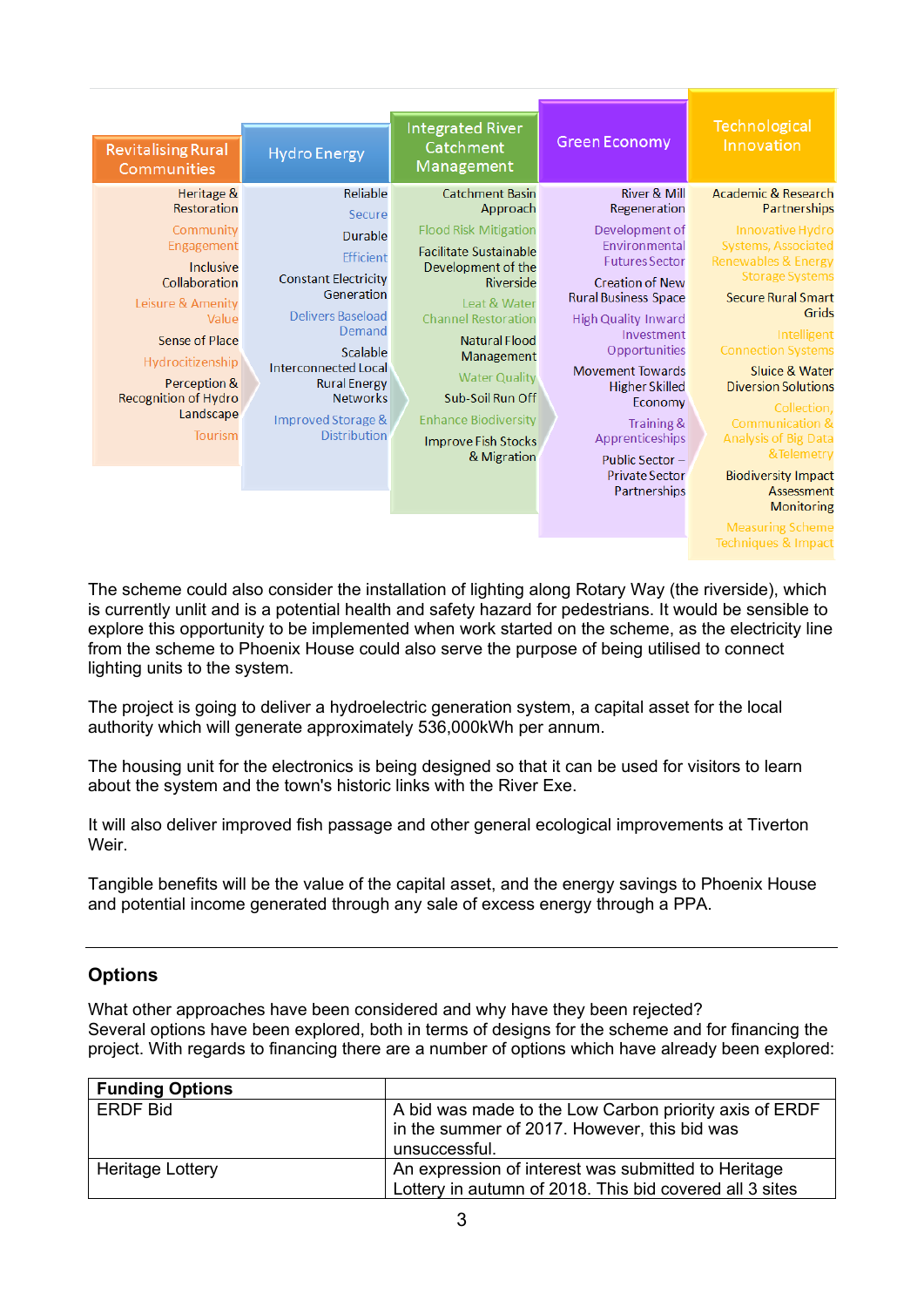|                              | being looked at across Tiverton, and the feedback was<br>that Thorverton is the only site which is eligible for the<br>scheme.                                                                                                                                                                                           |
|------------------------------|--------------------------------------------------------------------------------------------------------------------------------------------------------------------------------------------------------------------------------------------------------------------------------------------------------------------------|
| MDDC to fund – Chosen Option | Though it is still possible to bid to other funds to support<br>at Tiverton weir, it needs to be recognised that in the<br>current funding environment the bulk of the funding will<br>need to be made by MDDC. This would be a viable<br>investment for the local authority, providing an ROI of<br>approximately 6.24% |

Through the development of the EA permissions application, and direct feedback from the EA, a variety of generator types were considered:

| Type of generator                                       |                                                                                                                                                                                                                                                                                           |
|---------------------------------------------------------|-------------------------------------------------------------------------------------------------------------------------------------------------------------------------------------------------------------------------------------------------------------------------------------------|
| Double Headed Kaplan                                    | This option would have been the most innovative option,<br>but could have caused other issues with the river and the<br>weir as more information was gathered about the site.<br>The amount of screening required became a prohibitive<br>factor.                                         |
| Twin Archimedes Screw - 100kW                           | This would be a smaller system, having less of a visual<br>impact on the weir. However, this would generate less<br>energy, and wouldn't have achieved the wider aim of<br>taking the Council "off grid." Also, the payback period is<br>worse for this scheme than for a larger turbine. |
| Twin Archimedes Screw - 150kW -<br><b>Chosen Option</b> | It was felt that this would be the best option, as it would<br>generate enough energy to make the Council effectively<br>"off grid" and it gives a reasonably good ROI despite the<br>drop off of feed in tariffs.                                                                        |

A further consideration to the project is where to connect the hydroelectric generator and as a result, who would benefit from the generated energy:

| <b>Energy Uses</b>                                  |                                                                                                                                                                                                                                                                                                                                                                                             |
|-----------------------------------------------------|---------------------------------------------------------------------------------------------------------------------------------------------------------------------------------------------------------------------------------------------------------------------------------------------------------------------------------------------------------------------------------------------|
| Feed straight back into the grid                    | This option could have been the most simple to<br>implement, but the feed in tariffs were stopped in March<br>2019, making it unviable to take a project forward without<br>an end user in place.                                                                                                                                                                                           |
| 3 Rivers Development Behind the<br><b>Town Hall</b> | There would be a number of complications in trying to<br>link the project to a residential development, and it is<br>likely that there would need to be energy storage options<br>combined with the scheme in order to provide the<br>capability of distributing the energy effectively. This could<br>have added hundreds of thousands of pounds to the<br>project, making it less viable. |
| Phoenix House - Preferred Option                    | This option would allow MDDC to make the claim that it<br>has taken its main offices "off grid" (although a grid<br>connection would stay in place for energy security<br>reasons). There is a cost involved in getting the energy to<br>Phoenix House, but this has already been factored into<br>the project costs.                                                                       |

Consideration has also been given to the type of structure which will sit over the turbines to house the electronic equipment:

| <b>Accompanying Structure</b> |  |
|-------------------------------|--|
|                               |  |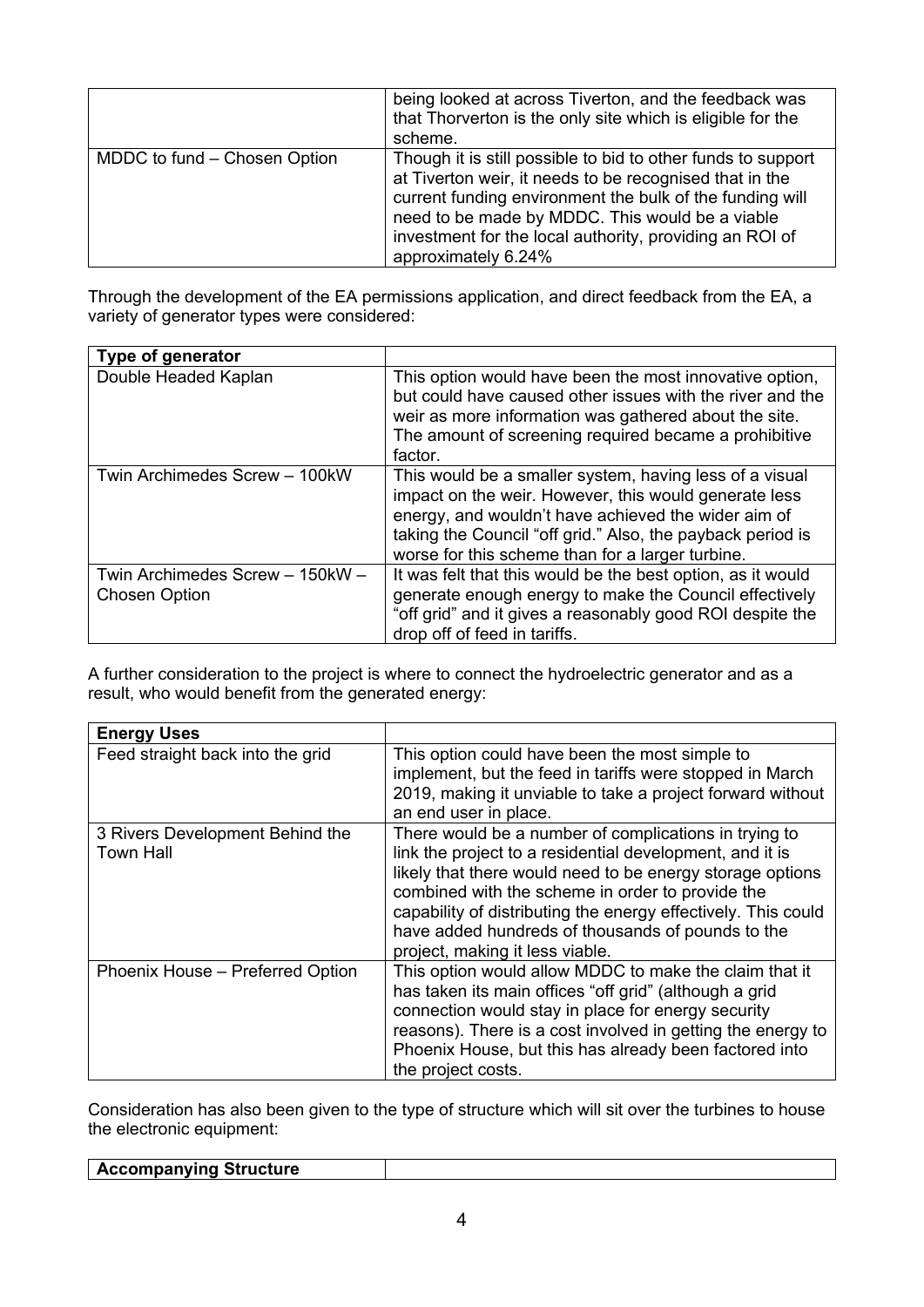| <b>Box Structure</b>                                                                         | This would be the most cost effective option, providing<br>just the necessary housing for the electronics systems<br>which sit behind the turbine. However, this option would<br>bring no further benefits to Tiverton, and would not<br>enable the public to properly see what has been installed<br>and how it works.                                                                                                                                                                                                                                                                                                                       |
|----------------------------------------------------------------------------------------------|-----------------------------------------------------------------------------------------------------------------------------------------------------------------------------------------------------------------------------------------------------------------------------------------------------------------------------------------------------------------------------------------------------------------------------------------------------------------------------------------------------------------------------------------------------------------------------------------------------------------------------------------------|
| Educational space with public<br>viewing access to fish pass, turbines<br>- Preferred Option | This would be a more complex structure than a simple<br>box, and would need to be designed specifically to<br>withstand flooding issues, as it would sit beneath the<br>flood walls upon the river. It would provide public access<br>to the site so that people could enter the facility and see<br>the turbines in action and any creatures making use of<br>the fish pass. They would also be able to learn about the<br>River Exe ecology and the town's historic relationship<br>with the river. The cost would be significantly increased,<br>but it may be possible to attract funding to support the<br>construction of the facility. |

#### **Risks & Mitigation**

#### Lease Arrangements

Although initial conversations with the EA (owners of the 3 land titles relating to this project) suggest that we would be able to get access to the site, either through a lease agreement or purchase of the riparian title deeds, it is possible that the EA could look to charge significantly more than we are expecting. It has been suggested that if MDDC took on the role of maintaining the weir (costs have been factored in to the ongoing maintenance costs of the project) that we could purchase the titles for a negligible fee.

#### High Flood Waters

There is a slight risk of the structure being damaged at times of particularly high water. However, the structure and the generators are being designed in a way that they will be protected from debris, and will have an emergency shutdown (automated) so that damage to the electronics does not occur.

#### Missed Opportunity

If the council doesn't take the project forward, it will be missing the opportunity to take a visible, leading role in developing renewable energy infrastructure. The development of this project will provide a strong USP for Mid Devon which will be based on evidence rather than ambition. Not taking the project forward would remove a great ability to market ourselves to the low carbon economy based on our own green credentials.

#### EA Permissions Refusal

There is a risk that the project will be granted permission by the EA with a lower extraction license than we desire (We are aiming for a 150kW system, and the EA might grant us permission for a smaller scheme). This risk is mitigated as far as possible by our feasibility including the calculations for smaller schemes - a 100kW system and a 66kW system. As discussed above, these would provide fewer benefits than the larger scheme, but would nonetheless have a positive impact on the district and a good return on investment. If the EA were to refuse to grant permission for any scheme, this could prevent the project from moving any further forward, effectively ending the project, but the pre-app discussions suggested that this outcome is highly unlikely.

#### Accuracy of Figures

The figures provided have been compiled by an expert consultant who has designed schemes which have been successfully delivered all across the UK. Hydromatch Ltd have made alterations to the schemes and re-analysed figures based on discussions with the EA to make them as accurate as possible. While they are subject to change as the scheme develops and through the tendering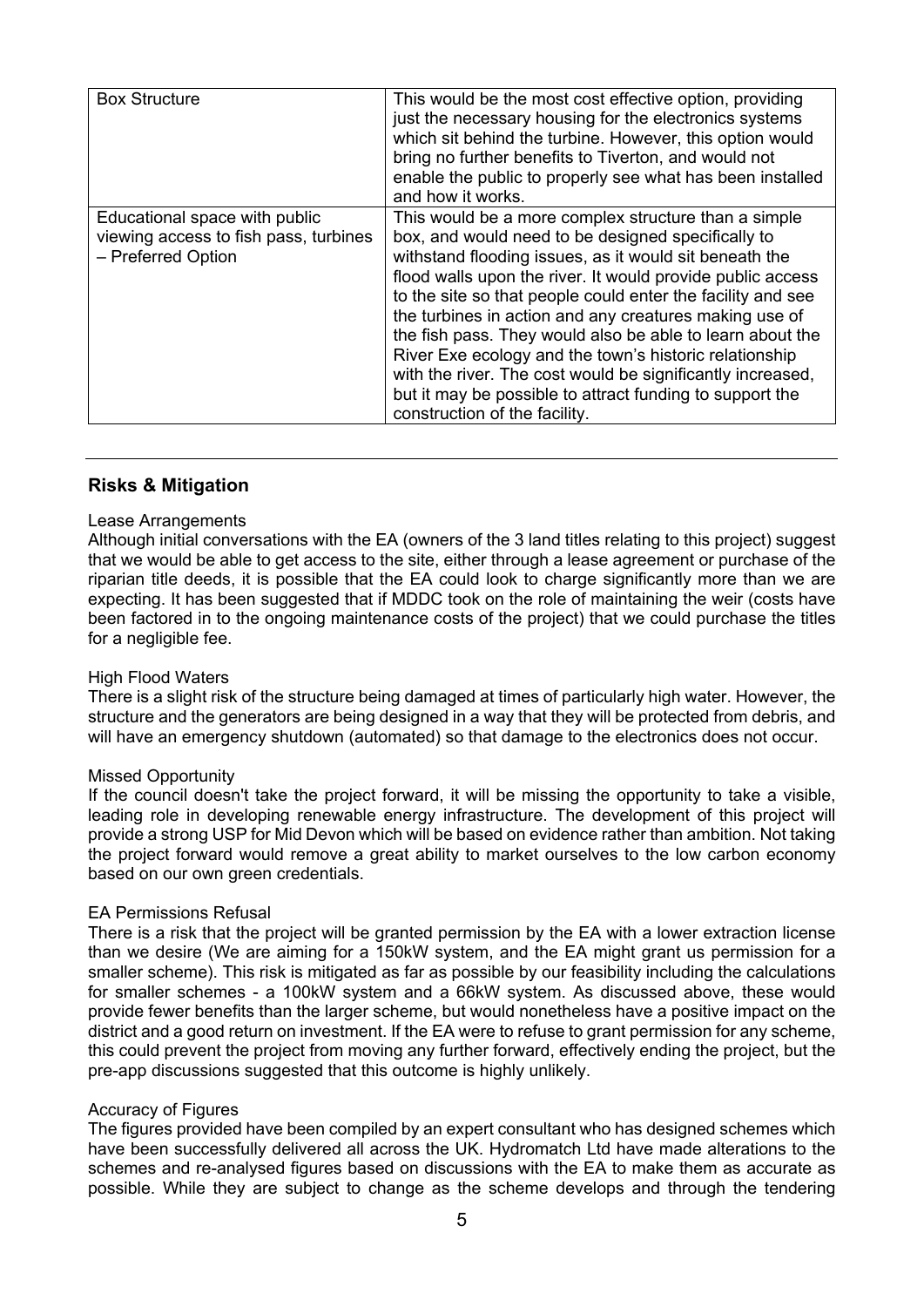process, there is a 10% contingency included within the cost, allowing for flexibility in the costing. Hydromatch Ltd are confident with these figures based on previous experience of implementing their designs.

#### Lower Energy Output

If the scheme is taken forward and installed, there will be times when the energy output is lower than capacity, due to changes in flow and water levels on the Exe. However, the proposals have been designed based on their average outputs throughout an "average year," and to optimise the potential to generate throughout the year. Furthermore, the times when you would expect water flow to be at their lowest are also the times when you would expect the Council solar installation to be at its highest output and vice versa.

#### Insurance

Our legal services team have asked a question about the types of insurance that would be required for the scheme, and we are currently receiving expert advice from a specialist insurance company on exactly what would be needed and how much it would cost per annum. A concern was raised by legal services regarding the risk of people jumping off the unit housing the electronics of the system, but the insurance company advised that it would be treated just like any other building if someone chose to climb up it and jump off, but that we could put signs on the unit advising people not to do so.

#### Planning - Local Opposition

It is unlikely that the scheme will face significant local opposition. The key organisations which could rally support against the project are the Westcountry Rivers Trust and the Anglers Association. Both of these groups have been involved in the development of the project and have shown signs of supporting the project based on the enhanced fish pass proposal and the benefits this will bring to the local ecology.

#### Procurement Process

It is possible that no businesses would be interested in delivering the project or that businesses tender with different price expectations. However, the costing figures have been developed by Hydromatch Ltd who are experts in hydro scheme design, and have a wealth of experience in costing such projects.

#### Ongoing Costs

The project will have ongoing maintenance costs once it has been installed. These have been estimated by Hydromatch Ltd in their costing for each of the different options, based on schemes which have been delivered previously. For the desired project, the maintenance costs are likely to be around £5,300 per annum, which is calculated with a reasonable degree of accuracy, but may vary slightly as the project develops.

#### **Timescales**

Delays to decision making at any phase of the project could cause a delay to all of the follow-on activities. It is important to recognise that the EA applications are live at the time of writing this report, and that if they get approved, this will trigger a 12 month time period in which the project must be physically implemented (not completed, but started). Significant delays to the project could result in the implementation period starting beyond the deadline of the EA permissions.

#### **Timescales**

The proposed schedule is as follows: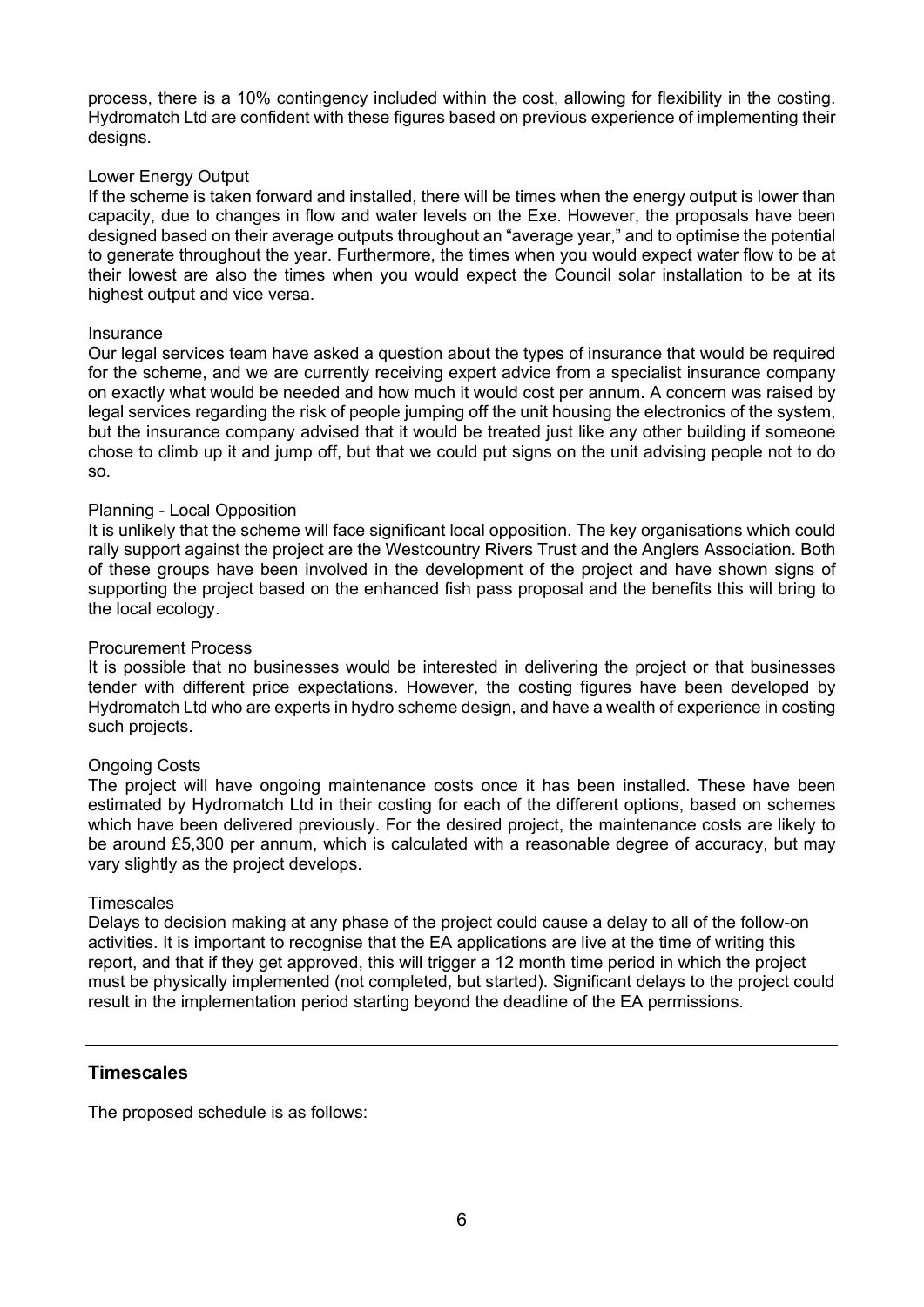| <b>Action</b>                                                           | <b>Estimated date</b> |
|-------------------------------------------------------------------------|-----------------------|
| Stage 1                                                                 |                       |
| LT Decision whether or not to include project on forward plan           | February 2020         |
| Seek cabinet approval to fund project subject to planning + EA outcomes | Aug/Sep 2020          |
| Stage 2                                                                 |                       |
| Planning application submission                                         | Aug 2020              |
| EA permissions result                                                   | Sep/Oct 2020          |
| Development of tenders with procurement                                 | Oct 2020              |
| Planning application decision                                           | Nov 2020              |
| Stage 3                                                                 |                       |
| Issuing of tenders                                                      | Dec 2020/Jan2021      |
| Selection process (awarding of contract)                                | Feb 2021              |
| Implementation                                                          | Mar 2021              |

At the end of each phase is a natural break in the project where it is expected that the project board would meet to approve moving the next phase.

# **Resources Needed**

### **Cost**

| <b>Project element</b>                      | Cost                                          |
|---------------------------------------------|-----------------------------------------------|
| Stage 1                                     |                                               |
| <b>Hydromatch Consultancy Work</b>          |                                               |
| Phase 1 - Detailed feasibility              | £5,000 completed                              |
| Phase 2 - Pre-App EA discussions &          | £5,400 completed                              |
| Supporting work                             |                                               |
| Phase 3 - Formal Application to EA          | £6,200 completed                              |
| Planning application activities (architect  |                                               |
| drawings, noise survey and other related    | £4,500                                        |
| survey and design work)                     |                                               |
| Purchase / Lease of titles for the weir     | TBC - Formal ongoing                          |
| Stage 2                                     |                                               |
| Procurement & Related Activities (including | Up to £2000 (mostly in staff time)            |
| legal)                                      |                                               |
| Stage 3                                     |                                               |
| <b>Project Management</b>                   | Assuming in kind, from within the assets team |
| <b>Scheme Delivery</b>                      | £797,000 (813,600 less the amount already     |
| Includes:                                   | paid to the consultants)                      |
| Civil Engineering works                     |                                               |
| Manufacture of bespoke turbines             |                                               |
| Installation of turbines                    |                                               |
| Configuration                               |                                               |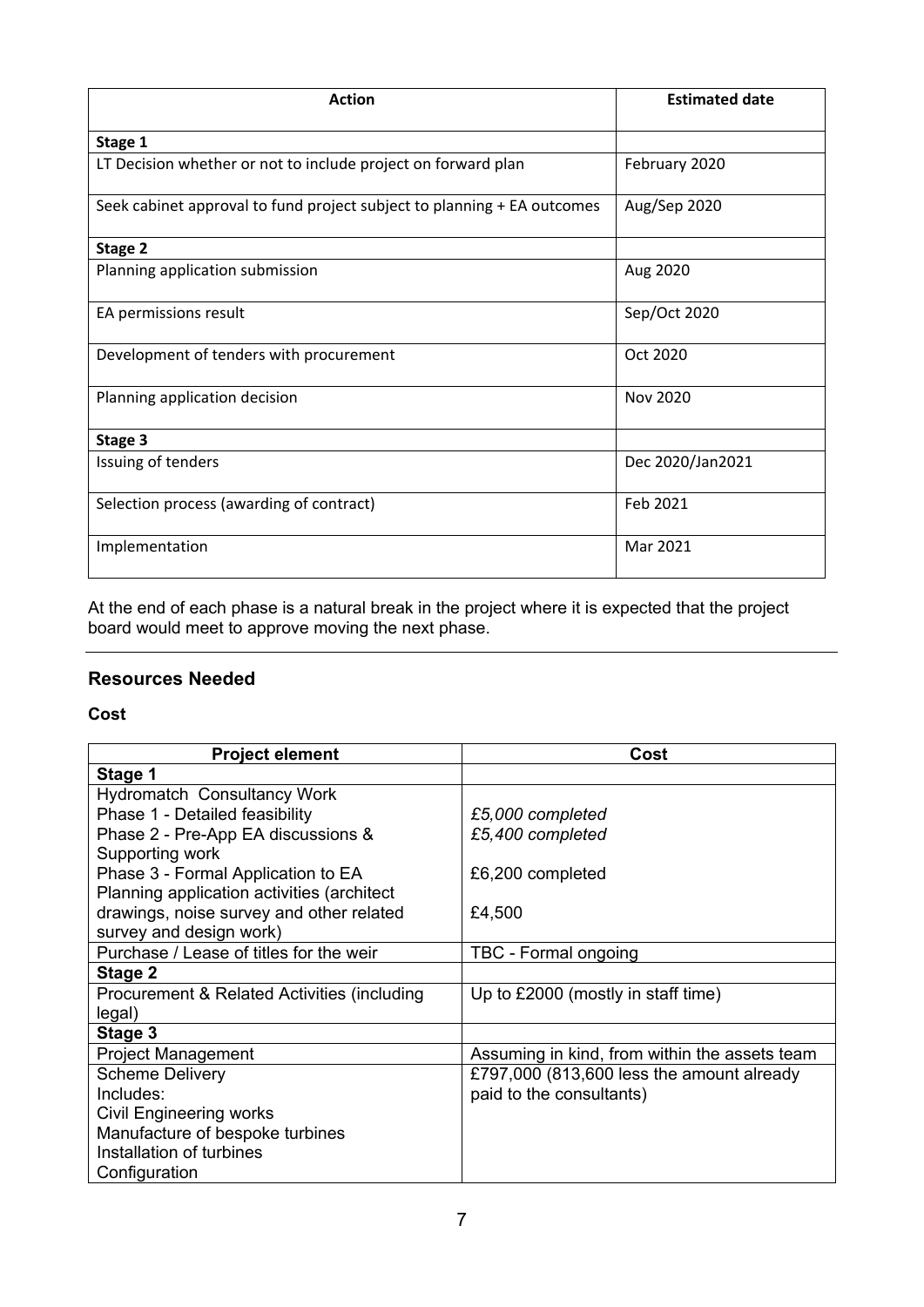| Construction of housing unit for electronics and<br>visitors     |                           |
|------------------------------------------------------------------|---------------------------|
| WPD connection to Phoenix House<br><b>Fish Pass construction</b> |                           |
|                                                                  |                           |
| Ongoing site maintenance                                         | £5,300 per annum (approx) |

The lease / purchase costs of the titles for the weir are unlikely to be significant, as the land is owned by the EA, but is of little to no value to them. We will be aiming to obtain access to the land through a token purchase, but the LT will be updated when an actual figure is known.

Though the project would not require external funding to be financially viable, external funding could still be sought from places including Viridor, to support certain elements of the project such as the fish pass, and to create further enhancements to the ecological aspects of the river (such as weighted reed bed planting and other activities to the north of the scheme). GED would look to apply to Viridor for approximately £40,000 towards the cost of the fish pass.

It may also be possible to apply to lottery reaching communities funding to attract money towards the educational facility to sit above the turbines. This could mitigate some of the civil engineering costs and the construction costs allocated to the building. GED has put an expression of interest to the Reaching Communities fund with an initial ask for £160,000 towards the project.

#### **People**

Project Board

The project is now at the stage where it is recommended that a project board be created to oversee and coordinate the next stages. It is suggested that this consist of:

Portfolio Holder Representative of LT GED Group Manager

Project Team

In addition the project will need the assistance of a range of skills from across the council. It is therefore recommended that a project team be put into place consisting of:

Legal Procurement Assets GED

It is difficult to determine the amount of time that would be required by members of the project team. We anticipate that there would need to be a meeting every few weeks to ensure that all elements of the project stay on track. Officers would also need to undertake individual tasks outside of these meetings to support the delivery of the project.

# **Key Stakeholders**

Internal and external stakeholders

The wider Hydro Mills Group had a partnership which met on a semi-regular basis. The partnership consisted of organisations including: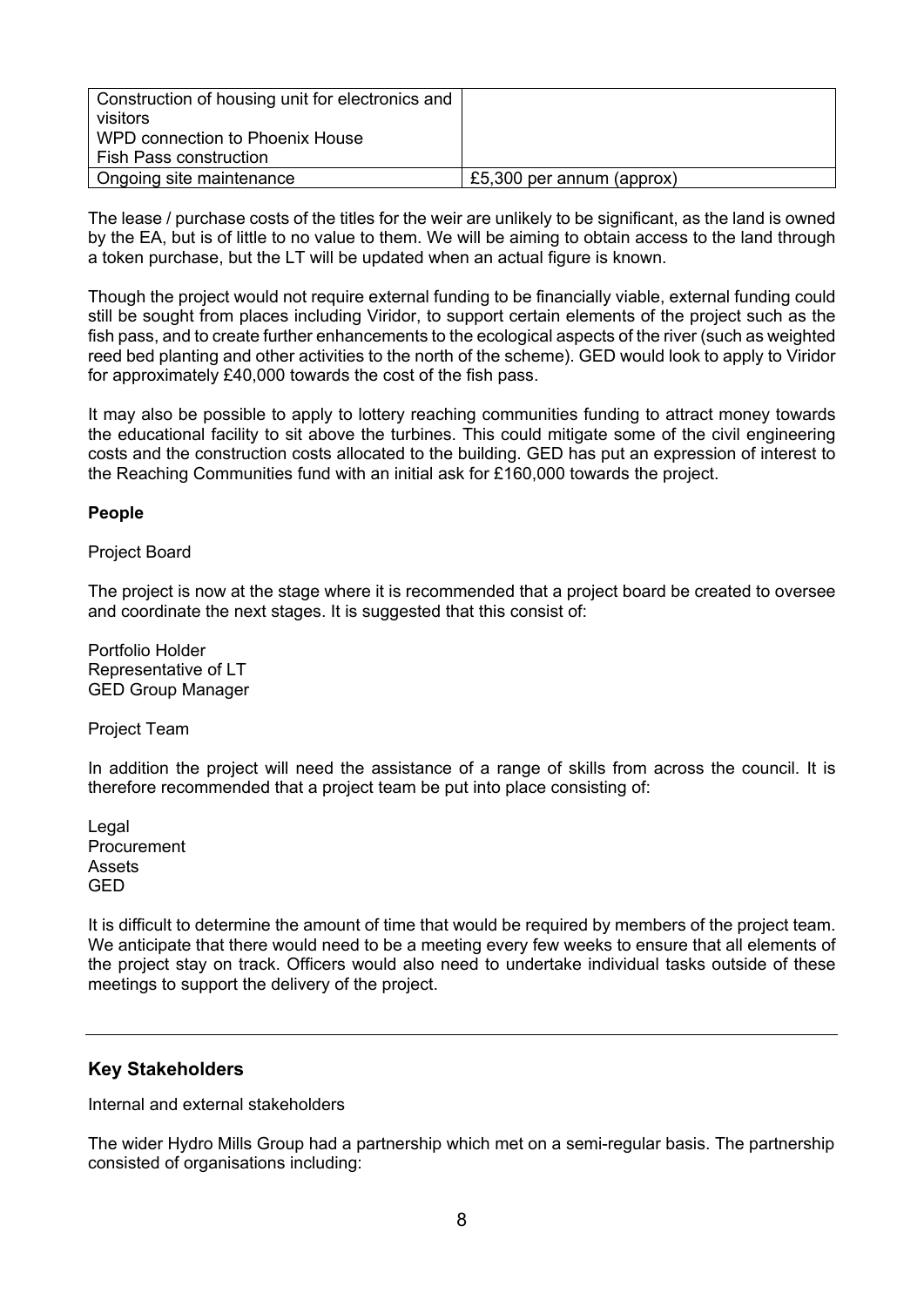MDDC South West Water Western Power Anglers Association Riparian Owners

Other stakeholders may need to be brought in to the project as and when appropriate.

These organisations supported and guided the development of the 3 sites in the infancy of the project. Their help enabled Tiverton Weir to move from being a concept to a viable project.

To continue moving forward, Tiverton weir will need a much more focused group involving different sections of the local community. GED has already had conversations with a number of local groups, and will look to pull together a regular stakeholder meeting with:

Tiverton Town Council Local School Representatives Anglers Association Westcountry Rivers Trust MDDC Neighbourhood Plan Group Local Art Project Representatives

This group will help to ensure that the community is involved in shaping the project (less so with the physical element and more so with the contents of any structure and activities along the riverside), and that the learning element of the project is fit for purpose with the local community.

#### Potential partners

Hydromatch Ltd is the consultancy firm that GED have procured to develop the project with MDDC. They have a wealth of knowledge in delivering hydro projects across the UK, and are well connected in the industry to businesses with particular expertise in renewable project development, such as architects, ecological surveyors, and contacts with organisations like the Westcountry Rivers Trust.

#### **Case for Investment**

The project is a great investment opportunity for MDDC, and the proposed scheme would see a return on investment of approximately 6.24% per annum. The appended document, developed by Hydromatch Ltd shows the detailed breakdown of expected costs, energy generation capabilities and the ROI.

It should be recognised that the scheme will then continue to generate a saving, and possibly income, for the foreseeable future, which will only increase in value as time progresses and energy costs increase.

The scheme will make MDDC the first local authority in the UK to have its offices entirely powered by locally generated renewable energy. This will become a significant USP for MDDC, and has strong marketing potential, particularly to the low carbon sector which is emerging as a priority sector within the Economic Strategy. A significant driver behind the low carbon sector is working with other organisations who share the same ethos, and this would be a clear signal that MDDC is a local authority which takes the environment seriously.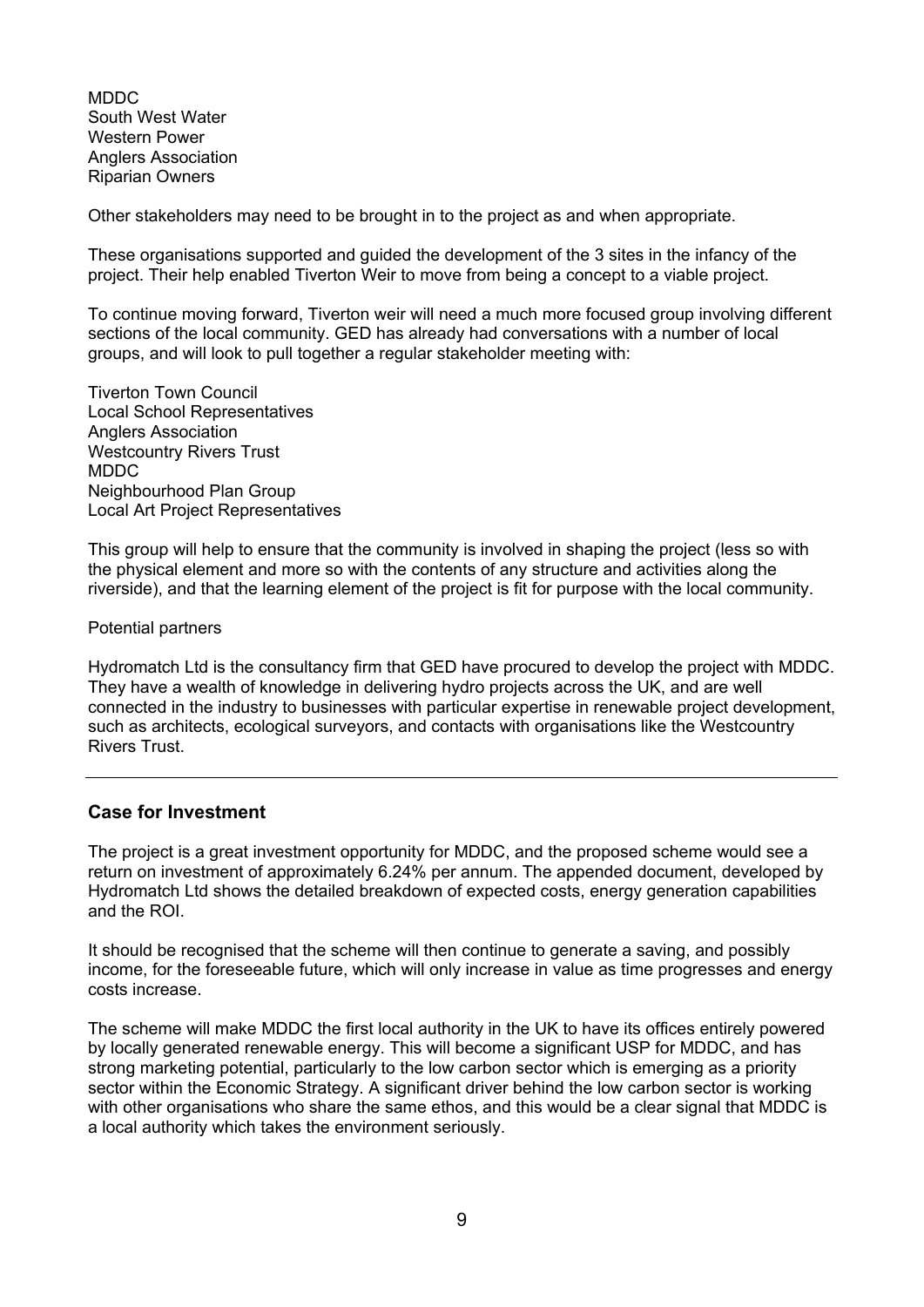The scheme will also be directly attractive to businesses operating in the low carbon economy and ecologically focused sectors, through the creation of research opportunities and demonstration of MDDC's willingness to support hydro delivery across the district.

The scheme also lends itself to attracting eco-tourism, and providing an educational facility for the town and visitors. It could also be used as a catalyst to install lighting along Rotary Way and to bring the riverside into use as a part of the town, creating further opportunities to attract visitors to Tiverton. Through the ecological improvements, fish stocks in the river should grow, creating opportunities to sustain and possibly grow the fishing tourism sector.

The groups we have been working with to develop the project (Angler's Association etc) should reduce any potential negative perceptions of the project, suggesting that the project will be widely supported by the local community.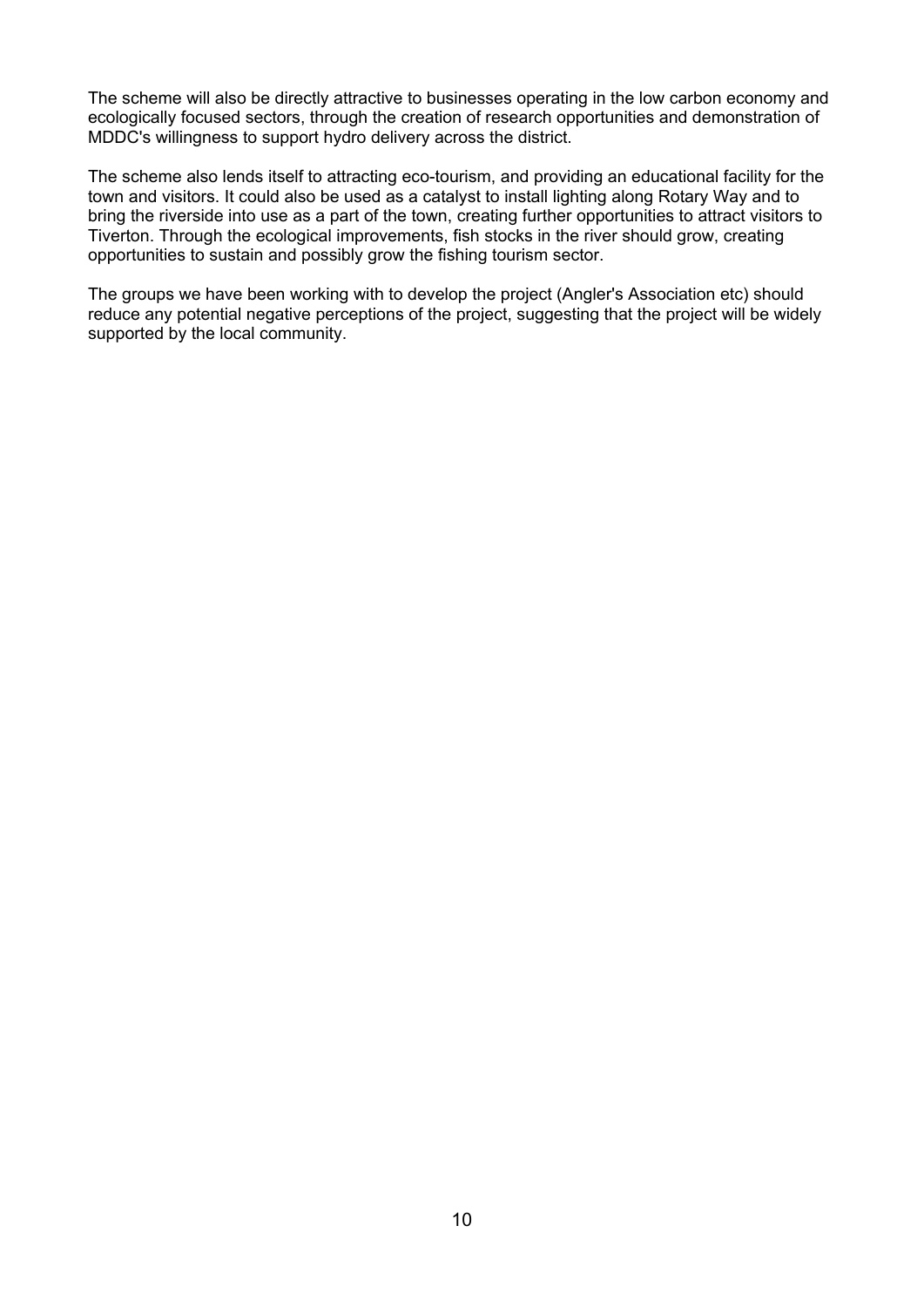# Appendix 1. Tiverton Town Weir financial summary

|                | <b>Financial summary</b>                       | 100% site usage     |
|----------------|------------------------------------------------|---------------------|
|                |                                                |                     |
|                | Installed system size and output               | Hydro Screw x 2     |
| 1              | Design power (kW)                              | 66                  |
|                | Estimated annual energy generation             |                     |
| $\overline{2}$ | (kWh)                                          | 536,000             |
| 3              | Maintenance downtime (1%) (kWh)                | $-5,360$            |
| 4              | Net generation (kWh)                           | 530,640             |
|                |                                                |                     |
|                |                                                | (See Appendix 3 for |
| 5              | <b>CAPEX Cost of scheme (ex VAT)</b>           | Breakdown) £813,694 |
|                | <b>Additional CAPEX for screening</b>          | £0                  |
|                | <b>Additional CAPEX for MDDC</b><br>connection | £110,000            |
| 6              | OPEX Annual operating costs (ex VAT)           | £6,000              |
|                |                                                |                     |
|                | Value of energy generated                      |                     |
| $\overline{7}$ | FIT rate (March 2020) / kWh                    | £0.0000             |
| 8              | Export tariff (March 2020) / kWh               | £0.0524             |
| 9              | Assumed export                                 | 0%                  |
| 10             | Purchase tariff / kWh                          | £0.12               |
| 11             | Income from FIT                                |                     |
| 12             |                                                | £0                  |
|                | Income from Export                             | £0                  |
| 13             | Electricity saving                             | £63,677             |
| 14             | Total value of electricity generated p.a.      | £63,677             |
|                |                                                |                     |
|                | <b>Payback and Annual Return</b>               |                     |
| 15             | Simple payback (years)                         | 16.02               |
| 16             | Annual return on investment                    | 6.24%               |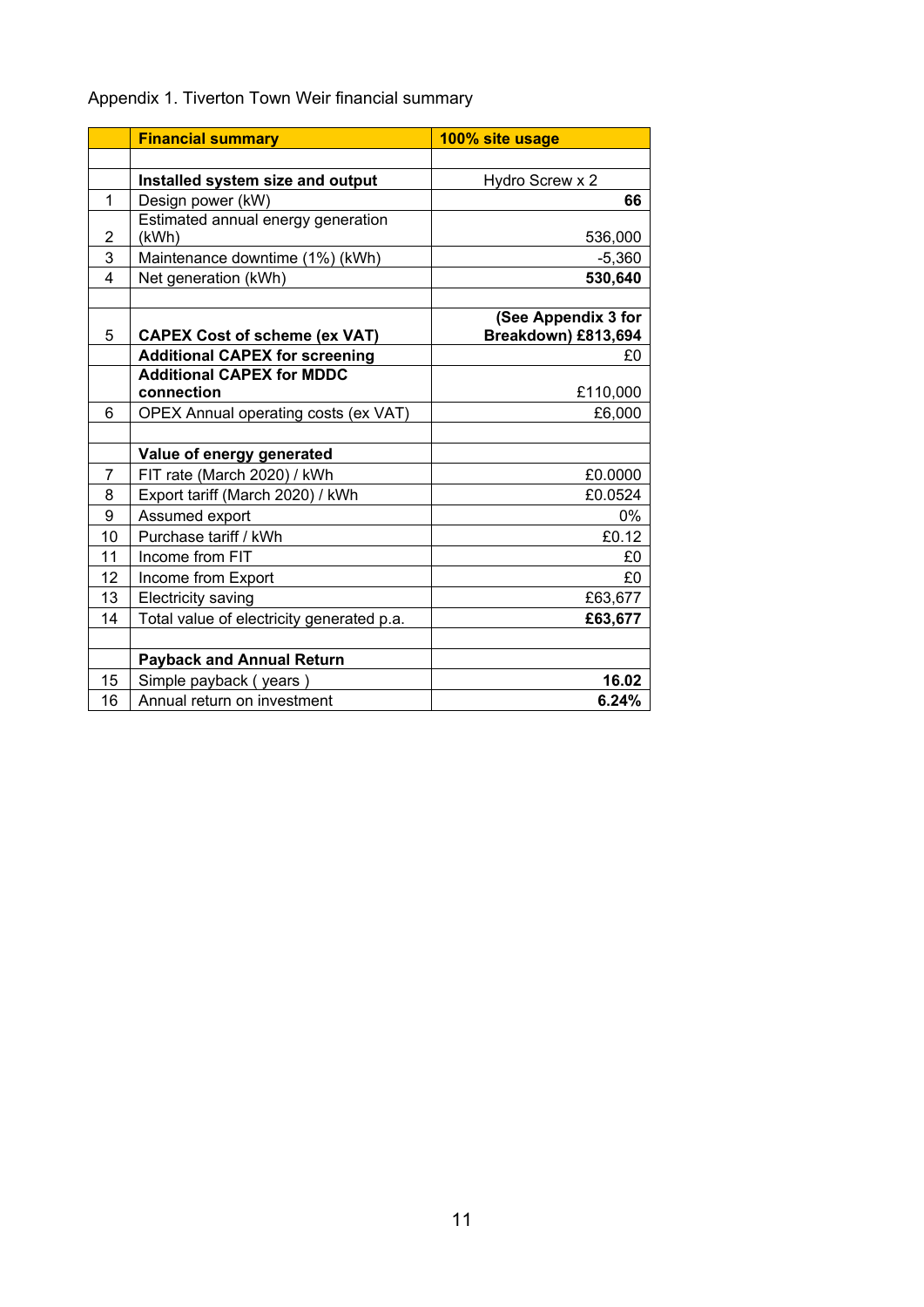# Appendix 2. Summary of Civil Works

|     | <b>Civil works</b>                               | 2 x Screw |                           |            |          |
|-----|--------------------------------------------------|-----------|---------------------------|------------|----------|
|     | <b>Town Weir</b>                                 | Quan.     | Unit                      | Rate $(E)$ | (E)      |
|     |                                                  | RHS main  |                           |            |          |
|     | <b>Position</b>                                  | weir      |                           |            |          |
| 1.0 | <b>Access works</b>                              |           |                           |            | 5,000    |
|     |                                                  |           |                           |            |          |
| 2.0 | Temporary Works / Sheet piling                   |           |                           |            |          |
|     | Driving equipment hire                           |           |                           | 3,600      | 3,600    |
|     | Upstream shuttering                              | 20        | m                         | 470        | 9,400    |
|     | Downstream shuttering                            | 20        | m                         | 470        | 9,400    |
|     | Total                                            |           |                           |            | 22,400   |
|     |                                                  |           |                           |            |          |
| 3.0 | <b>Excavations / Silt removal</b>                | 384       | $\mathsf{m}^{\mathsf{3}}$ | 25         | 9,600    |
|     |                                                  |           |                           |            |          |
| 4.0 | Reinforced concrete and masonry                  |           |                           |            |          |
|     | Preliminaries                                    |           |                           |            | 1,500    |
|     | Approach channel                                 | 11        | m <sup>3</sup>            | 750        | 8,250    |
|     | Intake                                           | 20        | m <sup>3</sup>            | 750        | 15,000   |
|     | Dividing walls / Turbine area                    | 30        | m <sup>3</sup>            | 750        | 22,500   |
|     | Tailrace channel                                 | 30        | m <sup>3</sup>            | 750        | 22,500   |
|     | Total                                            | 91        |                           | 720        | 69,750   |
|     |                                                  |           |                           |            |          |
| 5.0 | <b>Building completion above Max flood level</b> |           |                           |            |          |
|     | Side walls (215 blockwork)                       | 80        | m <sup>3</sup>            | 75         | 6,000    |
|     | Conc cover (Beam & Block)                        | 50        | m <sup>3</sup>            | 75         | 3,750    |
|     | <b>Steelwork</b>                                 |           |                           |            | 10,000   |
|     | Roof                                             |           |                           |            | 4,000    |
|     | <b>External cladding</b>                         |           |                           |            | 5,000    |
|     | Ancillaries                                      |           |                           |            | 2,000    |
|     | Total                                            |           |                           |            | 30,750   |
|     |                                                  |           |                           |            |          |
| 6.0 | New de-watering channel                          | 0         | m <sup>3</sup>            | 750        | 0        |
|     |                                                  |           |                           |            |          |
| 7.0 | <b>Penstock dewatering sluice</b>                | 0         |                           |            | 0        |
|     |                                                  |           |                           |            |          |
| 8.0 | Additional budget for fish passes 20.01.20       |           |                           |            | 40,000   |
|     | Additional costs for building and access         |           |                           |            |          |
| 9.0 | 20.01.20                                         |           |                           |            | 100,000  |
|     | <b>Totals</b>                                    |           |                           |            | £277,500 |